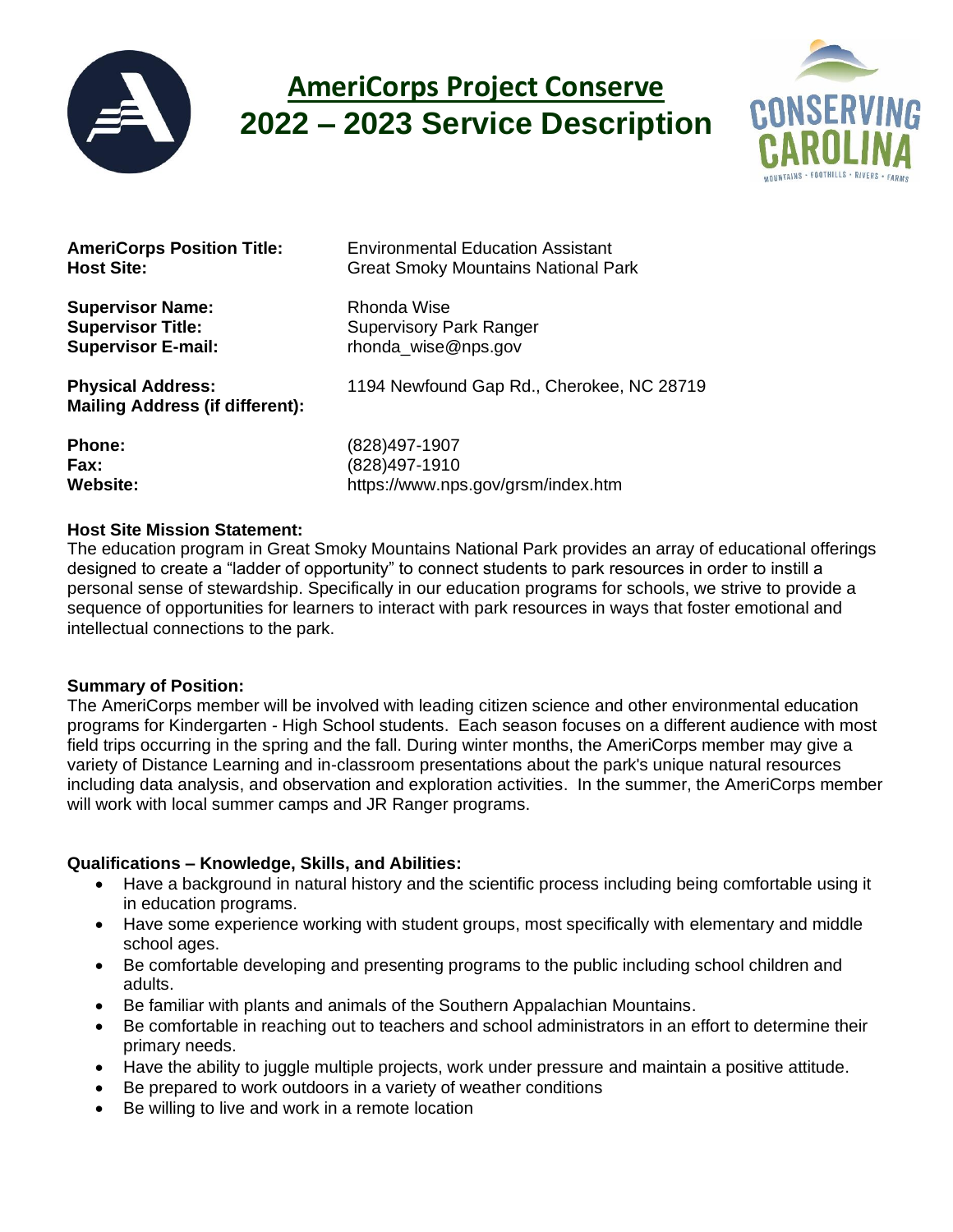• Eligible applicants must be at least 18 years of age, be a citizen, national, or lawful permanent resident alien of the United States, and consent to a criminal history check.

#### **Preferred Service Hours / Weekly Schedule:**

Monday – Friday,  $8:00 - 4:30$  with some occasional Saturday or evening work

*PLEASE NOTE: In addition to fulfilling host site service responsibilities, all Project Conserve members are required to fully participate in team trainings, service projects and statewide AmeriCorps events. Project Conserve team events will occur approximately twice per month in locations throughout the service area and may require one or two overnight stays.*

#### **Position Responsibilities and Duties:**

#### **CONSERVATION EDUCATION (90%)**

The AmeriCorps member will be involved with leading nature education programs for Kindergarten - High School students. Each season focuses on a different audience with most field trips occurring in the spring and the fall. During winter months, the AmeriCorps member will give Distance Learning and classroom presentations about the park's unique natural resources. In the summer, the AmeriCorps intern will work with public programs focused on youth (JR Ranger programs). The AmeriCorps member will reach out to target schools to develop special programs based on that school's needs. This may include in-class presentations, after school programs and possibly camp experiences for students when school is not in session. The AmeriCorps member will work with park staff to identify gaps in existing programs and will develop new or adapt existing curriculum to need needs.

## **AT-RISK ECOSYSTEM IMPACTS & TRAILS (10%)**

**Description of Member Service Activities:** The Environmental Education AmeriCorps member may assist our other AmeriCorps member in training volunteers who collect citizen science data in the park. This program is for community members and consists of monitoring tree phenology in one of 36 plots set up throughout Great Smoky Mountains National Park.

## **ESSENTIAL FUNCTIONS**

Equipment / Software Used: computers with Microsoft Word, Excel and Powerpoint

Physical Demands: Must be able to hike up to 8 miles in strenuous mountain terrain, some off trail work required

Transportation Needs: The park is remote, so it is critical to have a car for personal use; no public transportation is available. A government vehicle is usually available for work related transportation needs.

Setting/Location of Service Activities: Most activities occur in Great Smoky Mountains National Park at one of the sites for our education programs. The office for the position is located at Oconaluftee which is near the Cherokee entrance of the park. Programs in the winter months occur at nearby schools.

Other Considerations: Housing is available in the park near the town of Cherokee, NC. After service, members can apply for a Public Land Corps certificate, which can lead to direct-hire within a "non-competitive hiring authority".

- Using computer software and online programs for conservation-based education and outreach initiatives, including social networking, written articles and press releases
- Leading, coordinating, and interacting with diverse individuals in field-based and office settings (ex. landowners, students, low-income residents, partner organizations).